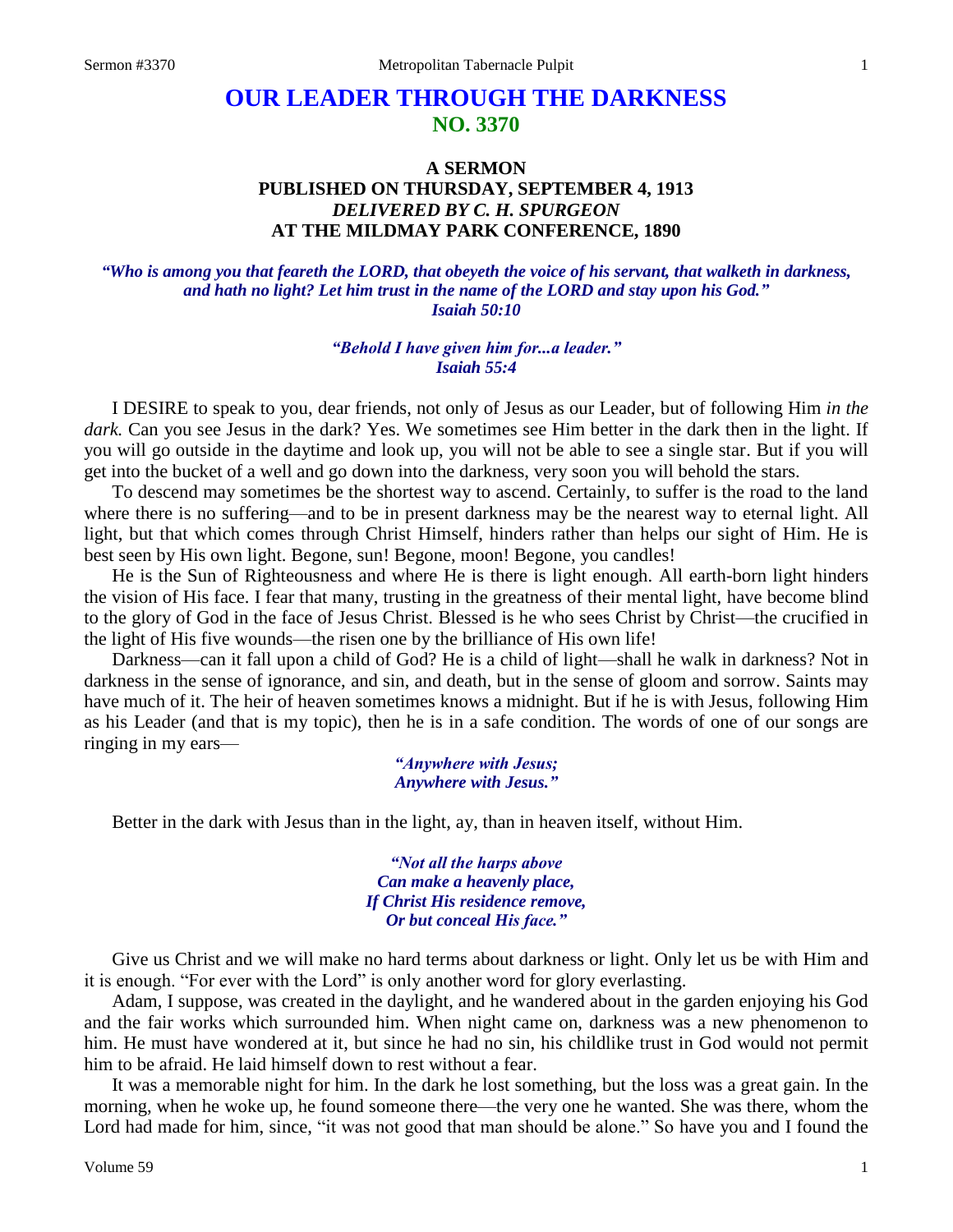darkness coming on and we have been distressed for a moment—but when we have thought of God we have found rest. Then we may have lost a good deal in the darkness, as we thought, for we were conscious of an inward pain taking away what we thought to be a vital part of ourselves—but when we came out of the gloom into the morning light, a joy was ours which we had not known before—a joy that has been our companion and our comfort to this very day.

Brethren, I have lost nothing by the darkness. I say "I," for everyone must bear witness for himself. I believe every child of God can say the same. Do not the dews fall at eventide? Could we bear the perpetual shining of the burning sun? Is not the morning freshness so great a joy that it compensates us for the night by which we reach it?

As I thought over my theme, "Jesus, our Leader in the Dark," I began to fall in love with the dark. There are two parts to my subject—if one seems gloomy, the other is bright enough. Following Christ is a lightsome theme. The darkness may be very dark, but I say I have almost fallen in love with it when Jesus comes to me therein and makes it His pavilion.

Rutherford declared that the cross which he carried for his Lord at last came to be so dear to him that he was half jealous of it, lest he should begin to love the cross with a love rivaling his love to his Lord. Darkness of soul in itself is horrible, but the rich fruit it has brought to us has made us cease to dread it. We now can thank God that the evening and the morning make up the day—and the evening is as much a part of the day as the morning. The nights of our lives are as rich as the days. The agony is as useful as the rapture. The depression as instructive as the exaltation.

Let us think, then, of—

#### **I.** THE DARKNESS THAT CHRISTIANS MAY KNOW.

Well, surely we may say, first, that in some respects we are always in the dark while here below. We must wait with patience "until the day break, and the shadows flee away." Our Lord here on earth may be said to have been always in the dark, in comparison with the glories which He left, in contrast with the bliss that He has re-assumed. To be here at all, was to Him to be in the dark.

The ever-blessed Son of the Father was away from the home country and its splendor—he was among sinners and His heart was pained with human sin, His ears were vexed with ungodly speeches, His eyes were filled with tears because of obstinate rebellions. He was all tenderness and yet His soul was among lions. It must have been a constant trial to His holy, sensitive spirit to have dwelt in the midst of sinners.

So in a certain sense we also are always in the shade compared with what is coming. "It doth not yet appear what we shall be." He is coming! He is coming! The axles of His chariot are hot with speed. He cries, "Behold, I come quickly." When He comes, the glory of His presence will make the greatest joys that we have ever known to seem but twilight as compared with the full day of His appearing. If His life was so truly in darkness, we must not wonder if our lives are the same.

We are not, however, dependent upon natural light any more than *He* was. If a Christian can only be happy when his feelings are right, I should be afraid that he is trusting in his feelings. If you are only confident when your frames are delightful, I should be afraid that you are resting in your frames and feelings.

Faith is a principle which has its root deeper than feeling. We believe whether we see or not. We believe whether we feel or not. We believe in Christ upon the testimony of the Father concerning Him that testimony is enough for us even if there are no attendant signs. Our happy experience of salvation is a pleasant confirmation of the Word of the Lord. But when it seems to fail us, we believe still.

God is not changed because we tremble. Christ is not altered because we are in fear. The ground on which we stand for salvation is not our attainments, nor our experiences, nor our communions. We stand upon the finished work of Christ, in which we believe, whether it be dark, or whether it be light. The young Christian will say, "I believe that I am saved, because I am so happy." He is no more correct than the old Christian would be if he should say, "I believe that I am saved, because I am unhappy."

Let me explain myself. The value of feeling depends upon its cause. All happiness in the young man is not a proof of piety. He might be happy if he had received a large legacy or had been invited to a party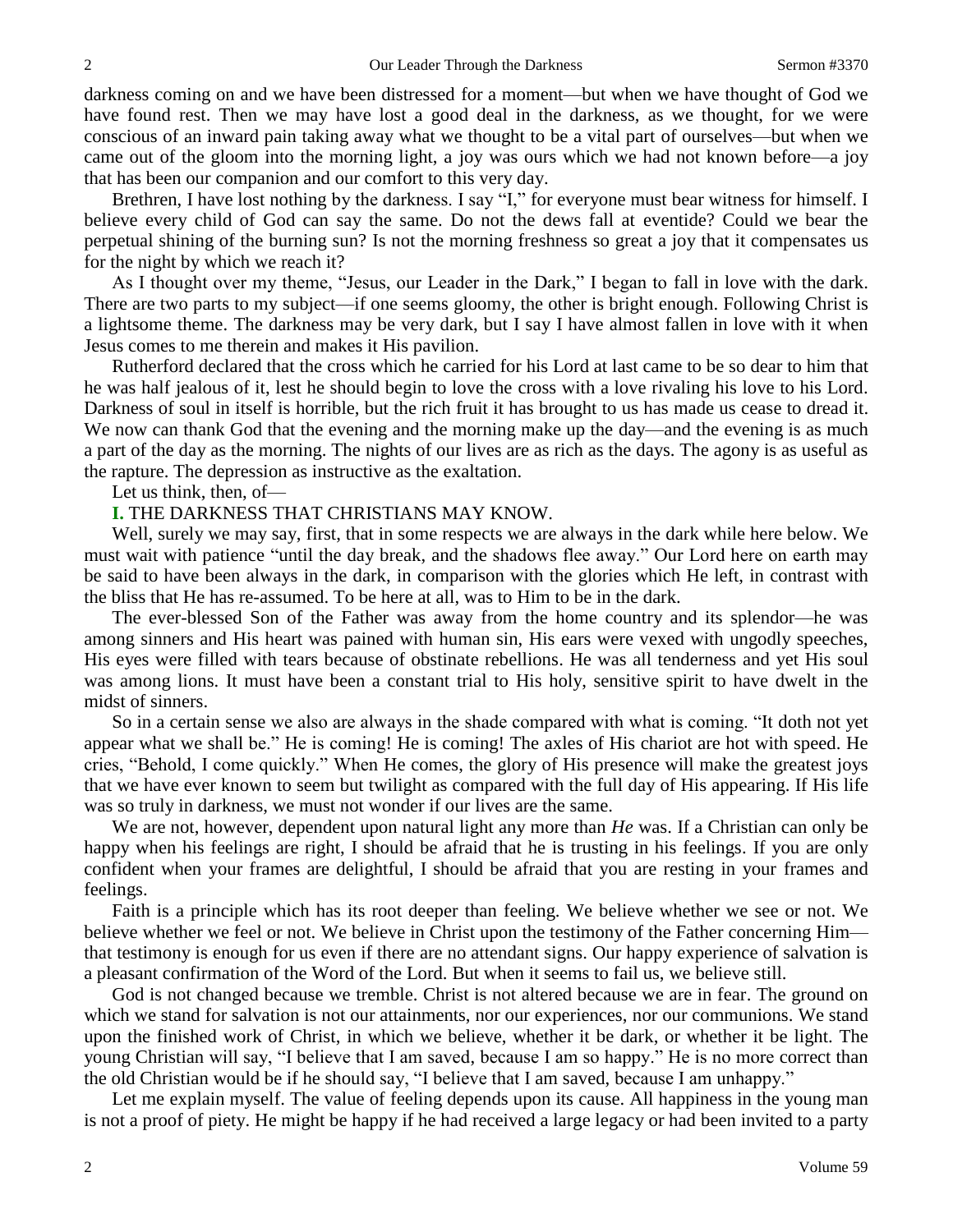of pleasure. All unhappiness in the old Christian is not good evidence of grace—by no means would such an assertion stand. And yet, if we sigh and cry because of the abominations of the city, we have therein a strong evidence of our being on the side of Christ and righteousness. If we mourn our imperfections and want of spotless holiness, our very sighing and crying are proofs of heavenly life and salvation. The heart is clean, and the course of the soul is heavenward, when the heart can never be satisfied with anything short of perfect holiness.

Had we not been quickened, and quickened to a high degree, too, we should have been content with dim signs of holiness. But now nothing but perfection will content us—we are unhappy when even the least mist comes between us and God—and these feelings prove how much we love Him and how our very element is to dwell in unbroken communion with Him.

We are not dependent, therefore, upon happiness or unhappiness as the ground of our confidence. Christ loved me and gave Himself for me—this is the rock upon which I stand. He died effectually for every soul that trusts Him. I trust Him and this is the token that He has redeemed me from my sins. I am His. Here is my rock of refuge. I stand on Christ's righteousness, be it dark or light.

The ground of a Christian's faith is not moved in the least degree by the time of his spiritual day or the state of wealth in his experience. Could we sit forever on the top of Tabor, we should be no safer than if we were made to dwell always in the Valley of Humiliation, longing for brighter days. Christ! Christ! Christ! In Him we are safe.

Yet, dear friends, there are glooms which fall to the lot of some of God's best people. I would have you beware, my brethren and sisters, who have made a great advance in grace, and are very joyful in the Lord, of judging your fellow Christians. I have noticed with sorrow on the part of some, whose shoelatchets I am not worthy to unloose, that, nevertheless, they are hard towards the lambs and the lame of the flock.

Because they have not reached your own high attainments, do not condemn them. If you have strong faith, you may condemn unbelief, but do not condemn weak believers, who may have beautiful points of character, although they are as yet mere babes in grace. Have you never heard of the strong cattle, of whom the Lord said, "Because ye have thrust with side and with shoulder, and pushed all the diseased with your horns, till ye have scattered them abroad; therefore will I save my flock and they shall no more be a prey; and I will judge between cattle and cattle."

Beware lest you become proud of your attainments and unkind to those beneath your level. I believe that there is such a thing as being so long in the light that you do not believe that others are in the dark. Or if they are, you judge them to be weak and foolish, and you are apt to scold them. Brother, you cannot scold the darkness into light! A little sympathy will do far more than what you are pleased to call *faithful* upbraidings. That word, "faithful," sometimes means "cruel."

None can doubt that some excellent children of God are often in gloom through *bodily sickness and weakness.* There are forms of sickness which bring no depression with them. You might suffer from them through life and never be saddened. But there are certain forms of disease which touch not only the bone and the flesh, but the mind also. The pain of the mind impinges upon the spirit and the spirit is darkened with trouble.

"Oh, but they ought not to be troubled." Granted, but they are troubled, and I have noticed this—that your very strong men, ay, and your very strong ministers, too, who can say rather sharp things about the weak, and may be justified in saying them, yet, nevertheless, are not themselves beyond incurring the same rebukes. Great teachers may not make good sufferers. When the hot iron touches them, it is another thing from what it seemed to be. It sounds fine for them to say that we ought not to be cast down, but ask their wives what these strong men are like when their head aches or their heart is out of order. When nights grow long and weary with sleeplessness, do they show all the faith of which they now speak? Ah, brethren, the flesh is weak!

But our Lord knows all about sickness—"He himself took our infirmities, and bore our sicknesses." No form of sickness is beyond the sympathy of Jesus. Nothing is sweeter or more reviving than His fellow-feeling. One does not know how sympathy works so effectively, but it does operate marvelously.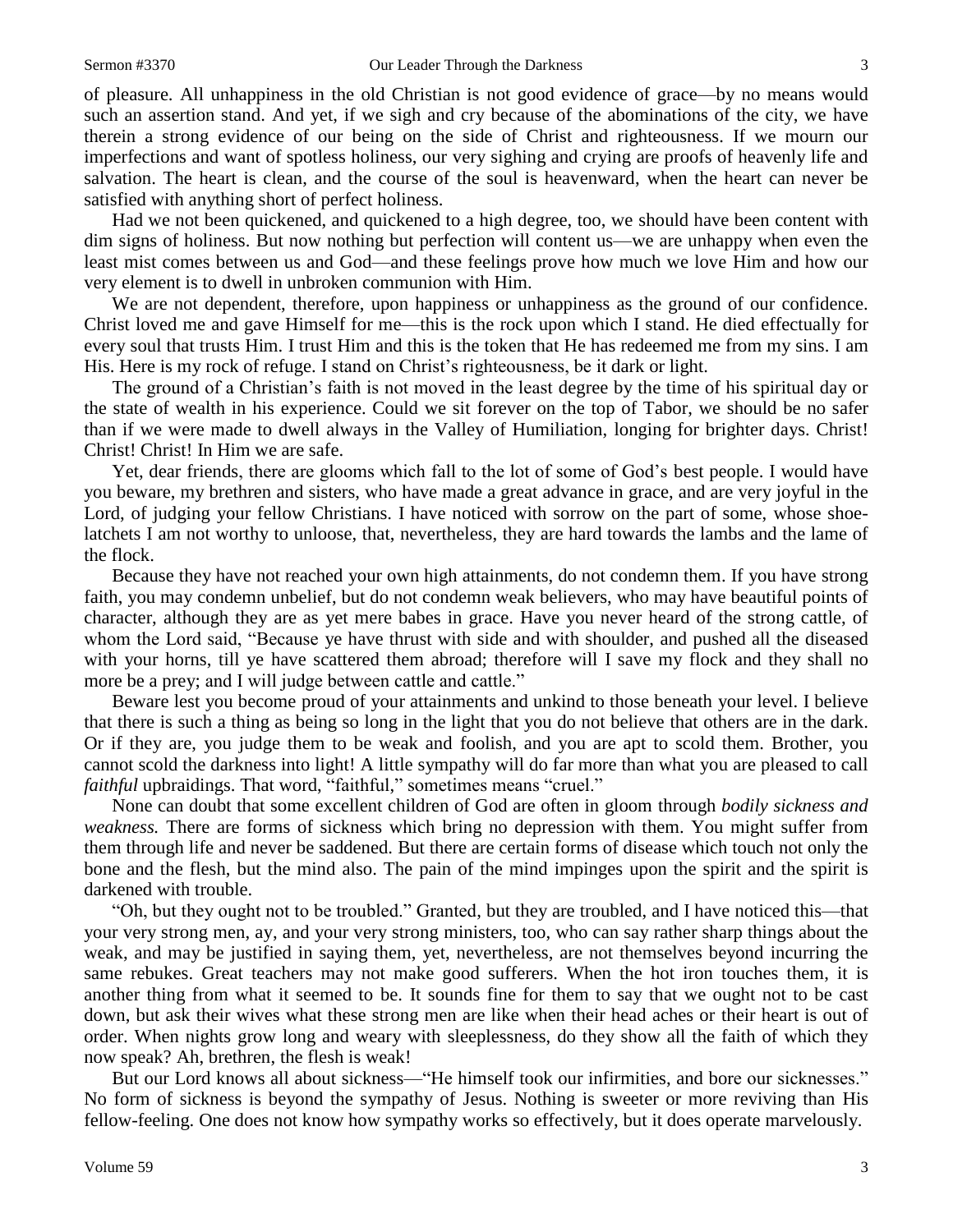A little girl said to her mother, "Mother, poor Widow Brown has asked me to come in every day and see her. She says that I comfort her so. Mother, I don't know anything that I do to comfort her. I would wipe all her tears away if I could, but when she sits and cries, I go and put my cheek against hers and I cry, too, and she kisses me and says that I comfort her."

Just so. One poor human being can cheer another by fellow-feeling, but how much more can Jesus do it! Oh, to feel your Master's tears drop on your cheek! When you are weeping, then you read that "Jesus wept."

#### *"In every pang that rends the heart The man of sorrows had a part."*

Another cause of great gloom is frequent with us—it is *bereavement.* I will not say much about it, lest I needlessly draw up the sluices for many a widow, or wifeless husband, or fatherless child. How often does the mourner judge that he has laid the best part of himself in the grave! However dear they were, they could not stay with us—perhaps, because they were so good that it was needful that Christ should have them away from earth. He prayed for them, "Father, I will that they be with me where I am"—and we kept on praying the other way—"Father, we will that they be with us where we are."

Our Lord's prayer conquered ours. It should do so, for they were more His than ours, since He had bought them with His blood. We should never pray against our Lord, but when we do, may His prayer always have the preference, as it will. Yet bereavement has brought many a Mary and Martha very low.

"Jesus wept" at the grave of Lazarus. Here, too, we see that the Master is near akin unto us. I believe that if we want to know the weeping Savior, we must weep ourselves. We always see our Lord, to a great extent, like ourselves. If we are pilgrims, He comes to us as a wayfarer, as He did to Abraham. If we are in conflict, like Jacob, He comes to wrestle with us. If we are in trouble, He meets us, like Moses, at the burning bush. If we are soldiers, like Joshua, He meets us as Captain of the Lord's host. If Shadrach, Meshach, and Abednego are in the furnace, the Son of God makes the fourth in the fire. As we are, so does He become, that as He is, so may we become. Our bereavements are a part of the way in which we see and follow our Lord.

And *poverty,* too. Many of you have never known poverty. I do not wish that you should, for poverty is a very heavy cross to many of the children of God. It hinders them when they would give to the Lord's cause and hampers them in their work for Him. This, perhaps, is not so lamentably true as they think. When poverty involves crushing toil, long hours of labor, and scarcely enough bread to keep body and soul together, then it is a burden indeed. Dire poverty has hung like a cloud over many a child of God.

There is a poverty which the poets love—it dwells in a thatched cottage, whose porch is overgrown with woodbine. Perhaps if the poets had rheumatism through the wind blowing through the decaying walls, they might not sing of it quite so sweetly. But in London, we have a poverty that has neither porch nor woodbine—poverty that has no cottage, but a single room where scarcely the decencies of life can be preserved. Beloved, it you have to suffer from this gloom, remember that the Son of man had not where to lay His head.

Another gloom has shadowed many here present in their measure and upon some in special it has loomed tempestuously. It is the cloud of *slander and reproach.* If you have preserved your garments unspotted, if you have sought nothing but the glory of God, and yet you find everything that you do misrepresented, your words misconstrued, and yourself abused—this is a trial. Slander is no bed of roses, nor a test to be desired, but oh, how easy it is then to see Jesus and how sweet it is to follow Him!

"He was despised and rejected of men." If they have called the Master of the house Beelzebub, they have not left another name that is bad enough for us. We might in very modesty wish to have a name a little lower than our Lord's, guided by the same motive which made a great saint consider ordinary crucifixion too great an honor and therefore entreated to be nailed to the cross with his head downwards.

Would you not be content to be called something worse than Beelzebub? Might you not gladly accept such a name as winebibber and madman, that you might come in behind your Leader? "Consider him who endured such contradiction of sinners against himself," and then sing—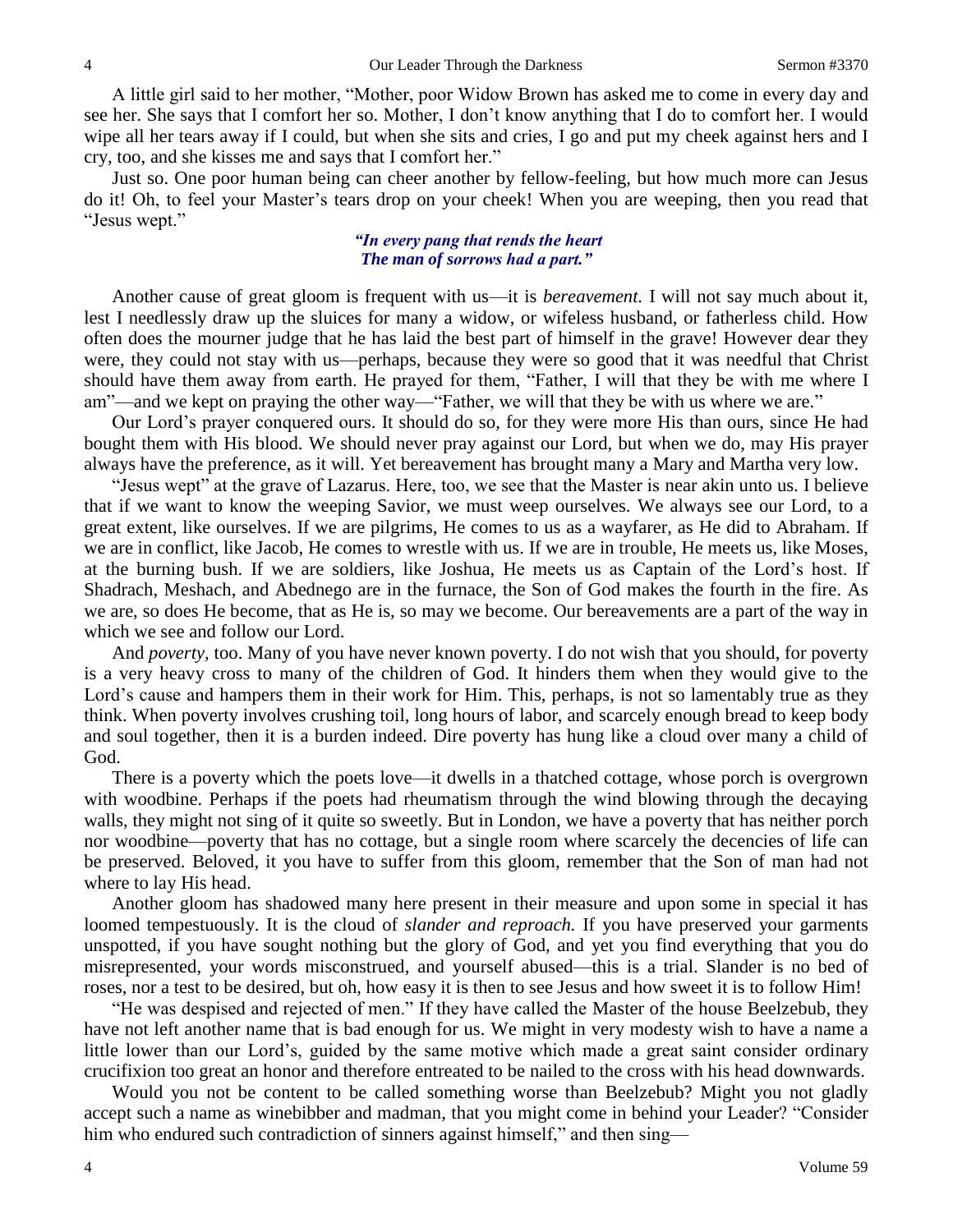*"If on my face, for Thy dear name, Shame and reproach may be, I'll hail reproach, and welcome shame, For Thou'lt remember me."*

Gloom also falls upon the Christian in *time of desertion.* I do not know whether Judas had sons and daughters, but I have seen several persons who bear a family likeness to that son of perdition. "He that eateth bread with me hath lifted up his heel against me," is a sentence often repeated. "It was not an enemy that reproached me; then I could have borne it: but it was thou, a man my equal, mine acquaintance. We took sweet counsel together, and walked unto the house of God in company."

This also is an oft-told tale. Yet fret not too much because of ingratitude, fickleness, and treachery. Is it not written, "Cursed is he that trusteth in man"? All men are liars. Can you not be content to take the inevitable? Your Master had His Judas. Shall not you have yours? "Then all the disciples forsook him, and fled." It may be so with you all the more because you desire to be faithful to your Lord.

The worst cloud of all, I think, is *deep depression of spirit* accompanied with the loss of the light of God's countenance. Sickness, poverty, slander—none of these things are comparable to depression. "The spirit of a man will sustain his infirmity; but a wounded spirit who can bear?" Do you know what exceeding heaviness means? I pray that you may have but very little of it, but if you do have it, remember Him who said, "My God, my God, why hast thou forsaken me?"

Those words were once a great comfort to a child of God dying in despair. Though an eminently gracious man, he was in the dark. He could not find his God and he knew that he was soon to pass into eternity. I do not think our heavenly Father often puts His children to bed in the dark, but if He does, they will wake up in the light in the morning. This man of God said to the minister who visited him, "O sir, although I have trusted Christ for years and have served His cause, I have lost Him now. What will become of a man who dies feeling that God has deserted him?"

The wise pastor answered him, "What *did* become of the man who, just before His death, cried, 'My God, my God, why hast thou forsaken me?' Is He not on the highest throne of glory even now?" The sick man's mind was lightened in a moment. He began to say, as the Lord Jesus did after the dark sentence, "Father, into thy hands I commit my spirit," and he died in peace.

Yes, God loves His people quite as much when He leaves them in the dark, as when He sets them at His right hand in the light. Measure not God's love by His providences, nor even by His manifestations of them. Measure it by the gift of the Only-Begotten, for Jesus is the only measure of the immeasurable love of God our Father.

Yes, a child of God may be in despondency for many a year. Timothy Rogers was the victim of despondency for many years, and yet he came out into the light, and then wrote his experience in his memorable book, *Trouble of Mind*, which has been of great service to others in like condition.

I hope that none of you will wish to be in soul darkness. Some trembling people acquire a sort of perpetual palsy of fear. They have become so shut up in doubt that they are afraid to come out of it into the light of faith. Come out of your hiding places, you troubled ones. Do not make yourselves one line lower in spirits than you can help.

But if you should be long in depression, and that depression should turn to despondency, and that despondency should curdle into despair, still believe in God. Say with Job, "Though he slay me, yet will I trust in him." If I cannot see His face with delight, yet in the shadow of His wings will I rejoice.

I come now to the more specially practical part of my sermon.

**II.** THE PURPOSE FOR WHICH THIS DARKNESS IS PERMITTED.

There were three aspects of the darkness which our Lord endured in which we should resemble Him. First, He was in darkness *for education.* "Though he were a Son, yet learned he obedience by the things which he suffered." Our Mediator went to school and His schoolbooks were "the things that he suffered."

Do *we* learn much out of any other books? Is not our best schoolmaster the one named Adversity? Are not our best schoolbooks printed in the old black letter? We make but small account of any other.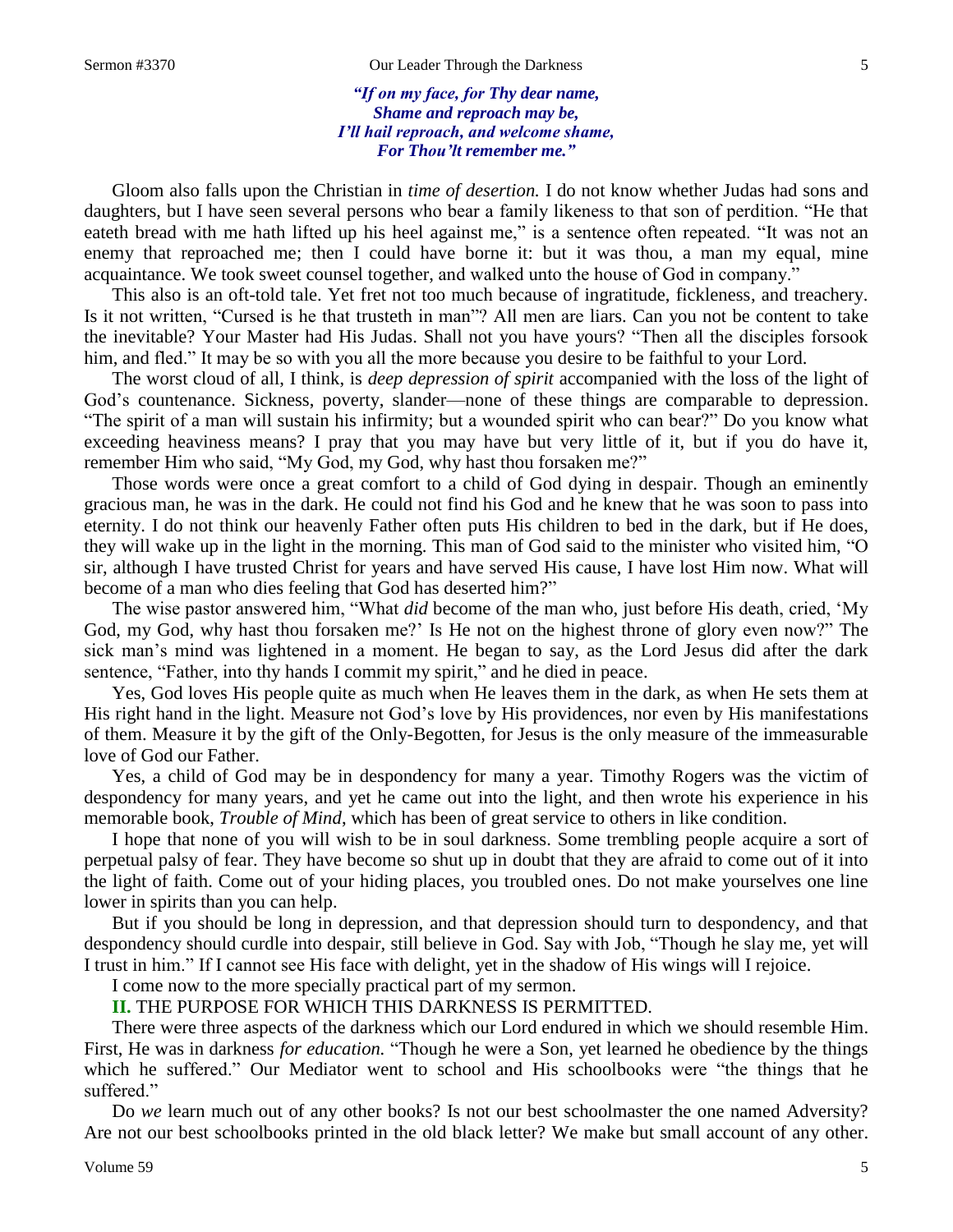Our Lord Jesus learned obedience. Some people, when they get into the dark, think that they can make no progress, but must lie still. Say not so. Our greatest progress should be made in the dark. We should grind most when the wind blows hardest.

A friend of mine went to Australia and on board of his ship there were a number of gentlemen of different degrees of ignorance, one of whom was a complete greenhorn. He had never been to sea before. I do not think he had been anywhere else. When it came to be night, he said, "Where do they put up tonight?" My friend said, "What do you mean?" He replied, "You do not mean to say that they will go on sailing in the dark?" "Certainly," replied my friend. But the other said, "Why, they may run into something, for they cannot see their way." "No," my friend answered, "and they will not see their way till we get to our destination, unless they touch at the Cape. And they will travel as fast in the night as in the day." So they did. Who but a fool would have thought otherwise?

Growth in grace must go on in the dark, as well as in the light. I have been told that plants do most of their growing at night. Surely, Christ's plants grow very fast after a period of darkness, which has been sanctified to them. I half wish for some friends that I know that they might have just a day or two of darkness. I hope I am not unkind. I know one who would wish to sympathize if he could, but he has never had an illness. And when he does sympathize, it is a remarkable thing that he should be able to do it. You think of him with wonder, as you would think of an elephant picking up a pin. He does it, but it seems out of his line—it does not come to him naturally.

Our Lord learned *obedience towards God* through His sufferings. If you think of it deeply, it was a very great lesson for Him to learn. The Ruler of heaven and earth, whose will was law, had to learn obedience. He speaks, and legions of angels fly at His commands—and yet He has to learn to obey. Now that He is here on earth, in the fashion of a man, He becomes an obedient servant.

Have you and I ever learned that lesson? It is not every Christian that has learned obedience of the commonest sort. I know some Christians who would think it dreadful to obey ecclesiastically. "Obey them that have the rule over you," is not a pleasant Scripture to them. They will have no pastor. Nobody ever was set over them. I am sure I am devoutly grateful that I was not, for it would be a very uncomfortable office to guide such unruly spirits.

Obedience is one of the lessons of wisdom which this age needs to learn, for everybody must be master or mistress nowadays. We all desire to rule and we all feel that we could do it far better than the present leaders are doing it. He who has the least wisdom, and has failed in business half a dozen times, is the very person who believes himself to be the most fitted to be Prime Minister. We do not love obedience, but we have to learn it. The rod is our teacher's instrument—this darkness, this heaviness, is pressing us into true service. We are now to follow Jesus in the dark by learning obedience as He learned it. The Lord prosper us in this.

We have next *to learn sympathy*. I have hinted at that already. "We have not an high priest which cannot be touched with the feeling of our infirmities; but was in all points tempted like as we are, yet without sin." Our glorious Elder Brother learned sympathy by suffering. By His passion He learned compassion. Whenever we suffer, let us regard it as a part of our education and so follow Christ closely to learn of Him, as He learned of the Father.

See yonder text, "Take my yoke upon you, and learn of me; and ye shall find rest unto your souls!" First we come to Him by faith and He *gives* us rest. That is one sort of rest. Then, by obedience, we take His yoke upon us and we learn of Him, and we *find* rest—another degree of rest. The one is given and the other is found, and there is no finding the second rest, except with the yoke upon our shoulders and learning of Christ.

Education in the dark helps to keep us from self-dependence. I sometimes sing—

*"If today He deigns to bless us With a sense of pardoned sin, He tomorrow may distress us, Make us feel the plague within, All to make us*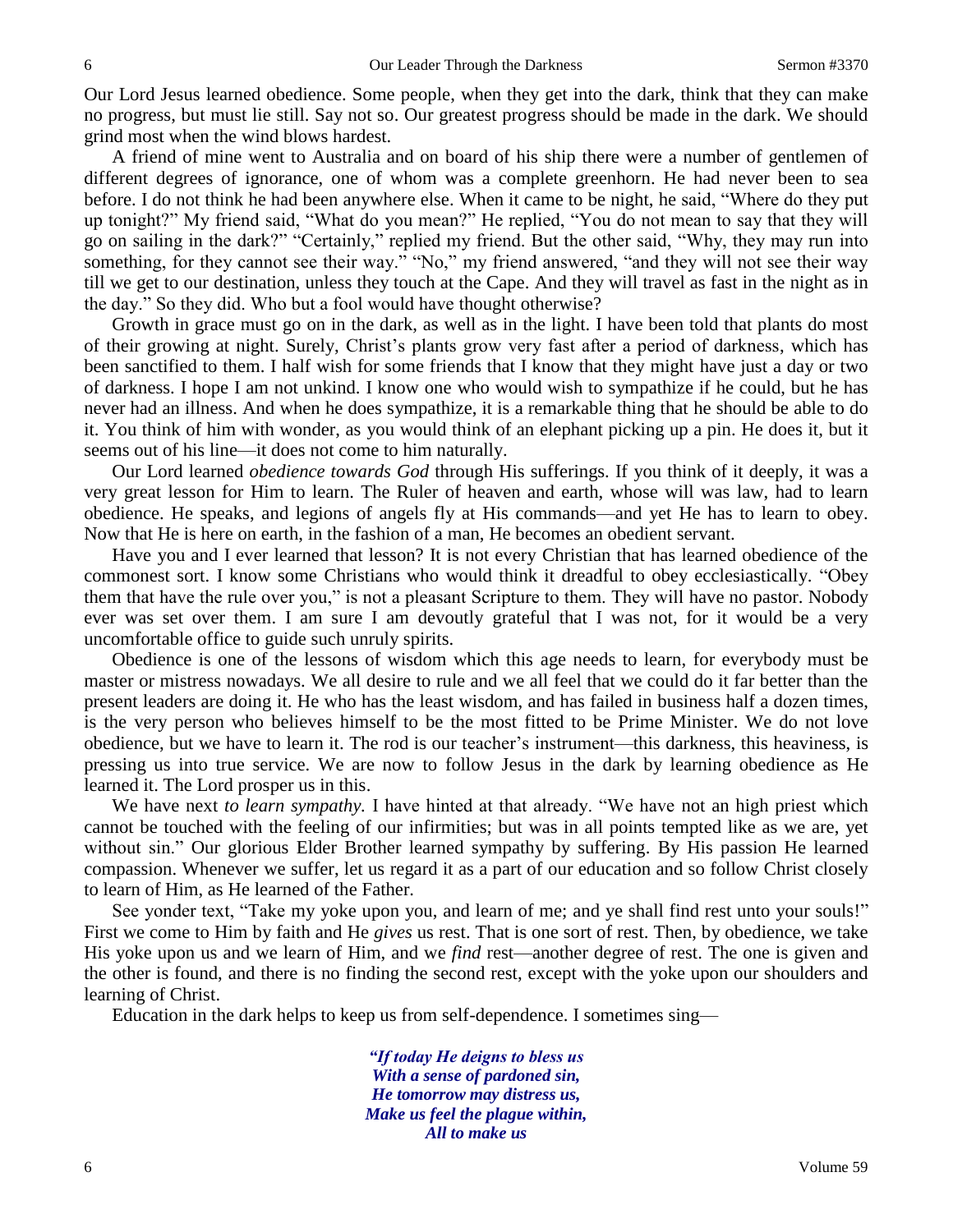### *Sick of self, and fond of Him."*

The angel wrestled with Jacob. We usually speak of Jacob's wrestling with the angel. I suppose that he did so wrestle, for there cannot be a wrestle at all without two being in it. But the main point of the conflict was that the angel wrestled with Jacob. What wrestlings God has had with us to get our self out of us. We are such Jacobs—we are plotting, scheming, and crafty.

God would beat us down as to this fleshly wisdom, and when He has laid us low as Jacob, and made us lame, then He will knight us, and we shall come off the field as prevailing princes, or Israels. The death of self-dependence is the joy and triumph of faith. And this often comes through darkness. God bless the darkness, then, for our education—and may we follow Christ by complete obedience to God.

I spoke of three things. The second is for *usefulness.* Our Lord went into the dark to save the guilty sons of men. We cannot follow Him in the central darkness, where all the storm clouds gathered, for that was substitutionary. Into that awful winepress, where He went alone as our Sacrifice, we would not think of intruding.

But nevertheless, there is a cup of which He has said—"Ye shall indeed drink of the cup that I drink of; and with the baptism that I am baptized withal shall ye be baptized." We have no atonement to make. "It is finished." Yet for the ingathering and saving of the elect of God, it is needful that the church of God, in many of its members, should pass into the darkness.

I will tell you a story. It shall be none the worse because it is of myself, for we are gathered here to bear and hear personal testimony. One Sunday I preached a sermon from this text—"My God, my God, why hast thou forsaken me?" What I then spoke was in the agony of my heart, for I felt that I was myself, for a while, forsaken. Such was the sorrowful dread of my spirit.

I could not tell why I should have been made to feel in this way. I was not unwell. I could see no physical cause. I had not wandered from God and I could see no moral cause. But after the sermon there came into the vestry a man of about sixty, whose very hair seemed to stand on end, and his eyes were bright with a strange luster. He took my hand, and stood and held it, and wept. I looked at him and I saw that I had before me a man dazed, if not crazed. "Birds of a feather will flock together." It struck me that he was a madman and I was not much mistaken.

Then he said to me, "Nobody ever preached my experience before. I have now been for years in a horrible gloom of great darkness and could not find God, but this morning I learned that I was not the only man in the thick darkness, and I believe that I shall get out." I answered, "Yes, that was the reason why I was put into the dark, that I might help you. And now that I know the reason, I am already out of the prison."

I had many interviews with that man. I piloted him back from the gulf of insanity. I was enabled, by God's grace, to lead him into joy and peace, so that he could resume his daily calling. The Lord's servants have to experience many things which are not so much for themselves as for usefulness towards others—and we ought to be content to have it so.

You cannot help a man if you know nothing about him and therefore the Lord sends you into many a thick wood and dark valley that you may meet with His own redeemed in their wanderings. If you did not know the wilderness, how could you act as a guide through it? So it is for usefulness that God calls us thither—and as Jesus went there to save, let us learn from Him the great grace of self-sacrifice.

I have done when I have added the third thing. Darkness may come over the soul that we *may give glory to God.* Our Lord Jesus passed through the darkness that He might glorify the Father's name. The lesson which He set before us was, that He still believed. Read the twenty-second Psalm. See there the faith of the much hunted "hind of the morning."

He goes back to his early infancy, when God cared for him. "Thou art he that took me out of the womb." He goes back to ancient history—"Our fathers trusted in thee: they trusted, and thou didst deliver them." Read that Psalm carefully and mark that the sufferer's faith never failed him. Dear friends, can your faith stand in trial?

"I have great faith," says one. Yes, there was a stag that stood by a brook and looked at the reflection of his antlers in the water, and said, "What fine horns I have! My friends in the herd no sooner hear the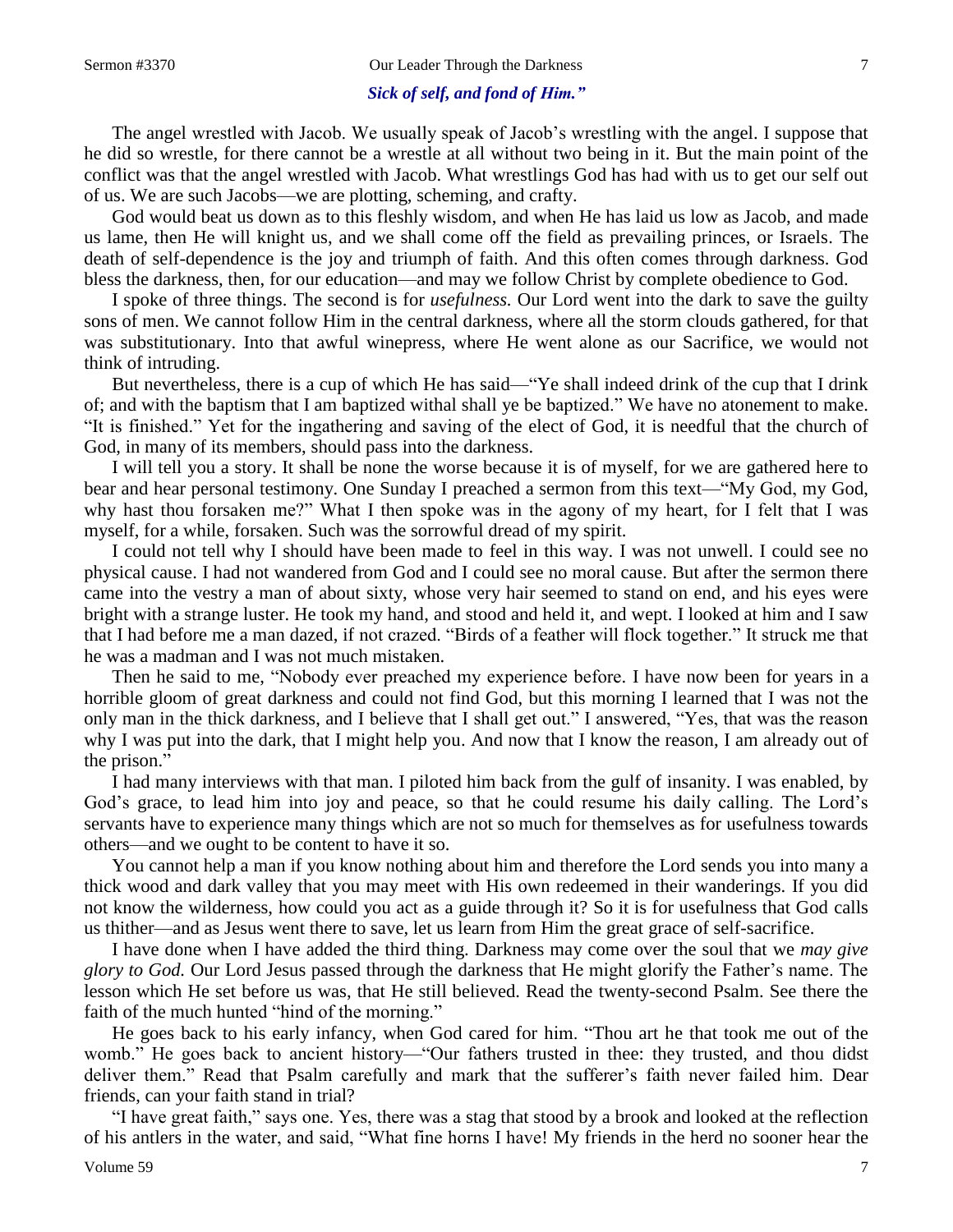bay of a dog than they take to their heels. But I, with such fine horns, will fight any dog, or for that matter, any pack of hounds. Let them come up and they shall see what hart's horn can do."

So he said—and he was a fine fellow, was he not? Landseer might have been proud to sketch him. That is the very picture of a man full of untried faith. Presently there was heard the yelp of some poor puppy—and where was our stag? His heart was not so strong as his horn, and his legs were carrying him far away from the dog. So it is with untried faith. You must not be sure of it for a moment. Fear will destroy it in the day of trouble.

Our Lord had abundant and abiding faith. I will only quote one instance of it—His faith in prayer to God in Gethsemane. There are two parts in that wonderful prayer of His in the garden. "O my Father, if it be possible, let this cup pass from me: nevertheless, not as I will, but as thou wilt." We dwell too exclusively upon the full surrender at the end—please notice the prayer itself. "If it be possible, let this cup pass from me."

When you are in the dark, go to God and plead with Him to take the gloom away. Ask Him to take the cup from you—and be bold to go as far as your Lord did—which is a very long way indeed, for He said, "If it be possible." Go to that length. I would encourage the child of God in the dark to "possess his possessions," to make real use of promises and expect help. We do not always trust God as being what He declares Himself to be, and sometimes if we would but do so, our darkness would come to an end.

I remember in my own case, after a period of continued pain with little sleep, I sat up, as best I could, one morning in my bed, in an agony of pain—and I cried to the Lord for deliverance. I believed fully that He could deliver me there and then, and I pleaded my sonship and His Fatherhood. I went the length of pleading that He was my Father and I said, "If it were my child that suffered so, I would not let him suffer any longer if I could help him. You can help me, and by Your fatherly love I plead with You to give me rest." I felt that I could add, "Nevertheless, not as I will, but as thou wilt."

But I did the first thing, first—I pleaded with my Father and went first where Christ went first, saying, "My Father, if it be possible, let this cup pass from me." I shall never forget my success in this appeal. In real earnest I believed God to be my Father and threw myself upon Him—and within a few minutes I dropped back upon the pillow, the pain subsided, and very soon I slept most peacefully. God loves us to believe Him and to plead earnestly with Him, for even if He does not think it best to grant our request, He will be pleased for us to go on to number two, and with full submission cry, "Nevertheless, not as I will, but as thou wilt."

You can hardly prove that you have any will to surrender, if you have not first brought it before the Lord in fervent prayer. Pray about the matter up to the hilt, and then sheathe the prayer in submission, if it be not the Lord's will. O brethren, let us learn this last virtue. Faith-healing is grand, but faithenduring is grander.

Glorify God by believing that His will is right and that the strokes of His rod are kind. Use both edges of the sword of faith. Believe for deliverance from sorrow or for deliverance in sorrow. Anyhow, honor the Son by fully trusting Him. This is the way to follow your Leader, who said, "I will put my trust in him."

Oh, that the Lord our God may be with you all in the hour of darkness, if it is so with you now, and since, if it is not so now, it may be very soon, I would have you lay by these truths in store for future use. When one is very happy, the suspicion lurks at our feet that this is too good to last. Therefore, the poet of experience said—

> *"We should suspect some danger nigh When we perceive too much delight."*

Let it, then, be settled in your minds that you will trust only in the Lord and keep your expectation only upon Him. Come fair, come foul, come wind, come rain, come hail, come tempest, or come all the brightness of a fruitful summer, it shall make no difference to us—for ours is not the confidence which changes with the weather-glass, but that which has its foundation among things eternal and immutable.

#### *"And when thine eye of faith is dim,*